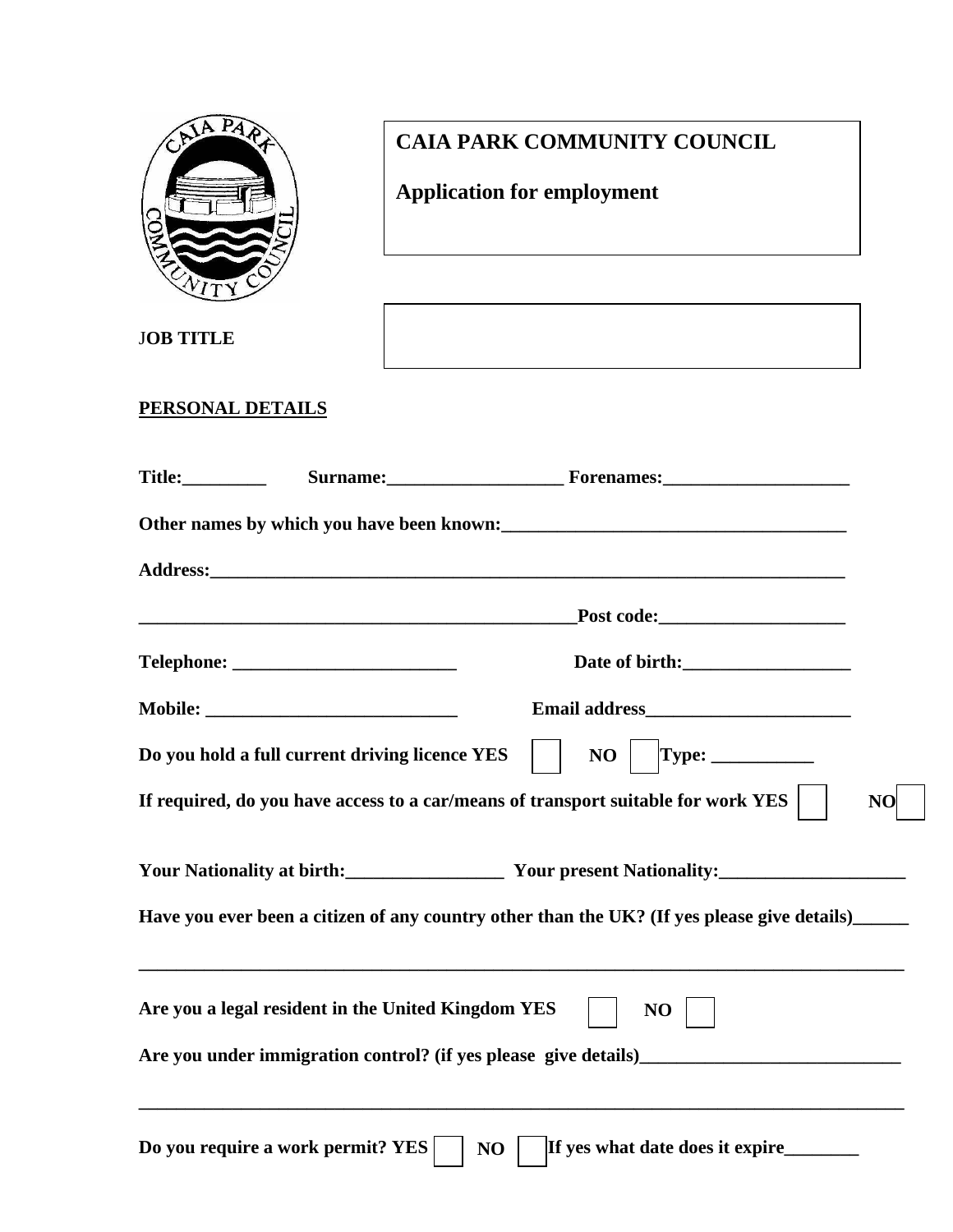**Are there any restrictions on you continuing to live in the UK? If yes give details:** 

|                                                                                         | Employers Tel No.                                                                                                                                                    |
|-----------------------------------------------------------------------------------------|----------------------------------------------------------------------------------------------------------------------------------------------------------------------|
|                                                                                         |                                                                                                                                                                      |
|                                                                                         | Brief description of main duties and responsibilities. _________________________                                                                                     |
|                                                                                         |                                                                                                                                                                      |
|                                                                                         | ,我们也不能在这里的人,我们也不能在这里的人,我们也不能在这里的人,我们也不能在这里的人,我们也不能在这里的人,我们也不能在这里的人,我们也不能在这里的人,我们也                                                                                    |
|                                                                                         | ,我们的人们就会在这里的人们,我们的人们就会在这里,我们的人们就会在这里,我们的人们就会在这里,我们的人们就会在这里,我们的人们就会在这里,我们的人们就会在这里                                                                                     |
|                                                                                         |                                                                                                                                                                      |
|                                                                                         |                                                                                                                                                                      |
|                                                                                         |                                                                                                                                                                      |
|                                                                                         |                                                                                                                                                                      |
|                                                                                         |                                                                                                                                                                      |
| <b>ABSENCES</b><br>Absences from work due to ill health in last 3 years - please state: |                                                                                                                                                                      |
|                                                                                         |                                                                                                                                                                      |
|                                                                                         |                                                                                                                                                                      |
|                                                                                         | You may wish to provide any further information about your absences ____________<br>,我们也不能在这里的时候,我们也不能在这里的时候,我们也不能会在这里的时候,我们也不能会在这里的时候,我们也不能会在这里的时候,我们也不能会在这里的时候,我们也 |
|                                                                                         |                                                                                                                                                                      |
|                                                                                         |                                                                                                                                                                      |
| <b>PREVIOUS EMPLOYMENT</b> (most recent first)                                          | ,我们也不能在这里的时候,我们也不能在这里的时候,我们也不能会在这里的时候,我们也不能会在这里的时候,我们也不能会在这里的时候,我们也不能会在这里的时候,我们也不                                                                                    |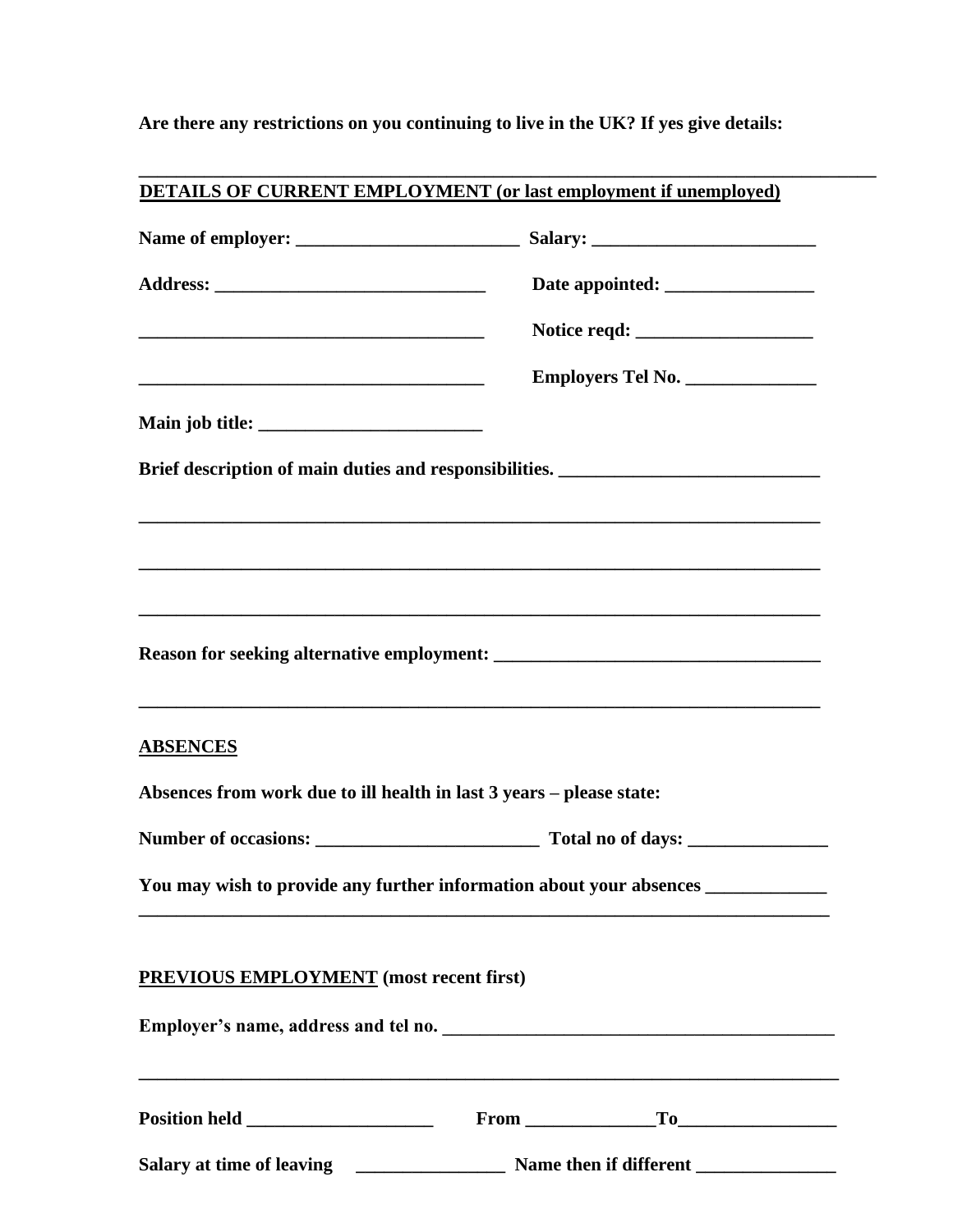| <b>PREVIOUS EMPLOYMENT (Cont'd)</b>                                               |  |  |
|-----------------------------------------------------------------------------------|--|--|
|                                                                                   |  |  |
|                                                                                   |  |  |
|                                                                                   |  |  |
|                                                                                   |  |  |
|                                                                                   |  |  |
|                                                                                   |  |  |
|                                                                                   |  |  |
|                                                                                   |  |  |
|                                                                                   |  |  |
| ,我们也不能在这里的时候,我们也不能在这里的时候,我们也不能会在这里的时候,我们也不能会在这里的时候,我们也不能会在这里的时候,我们也不能会在这里的时候,我们也不 |  |  |
|                                                                                   |  |  |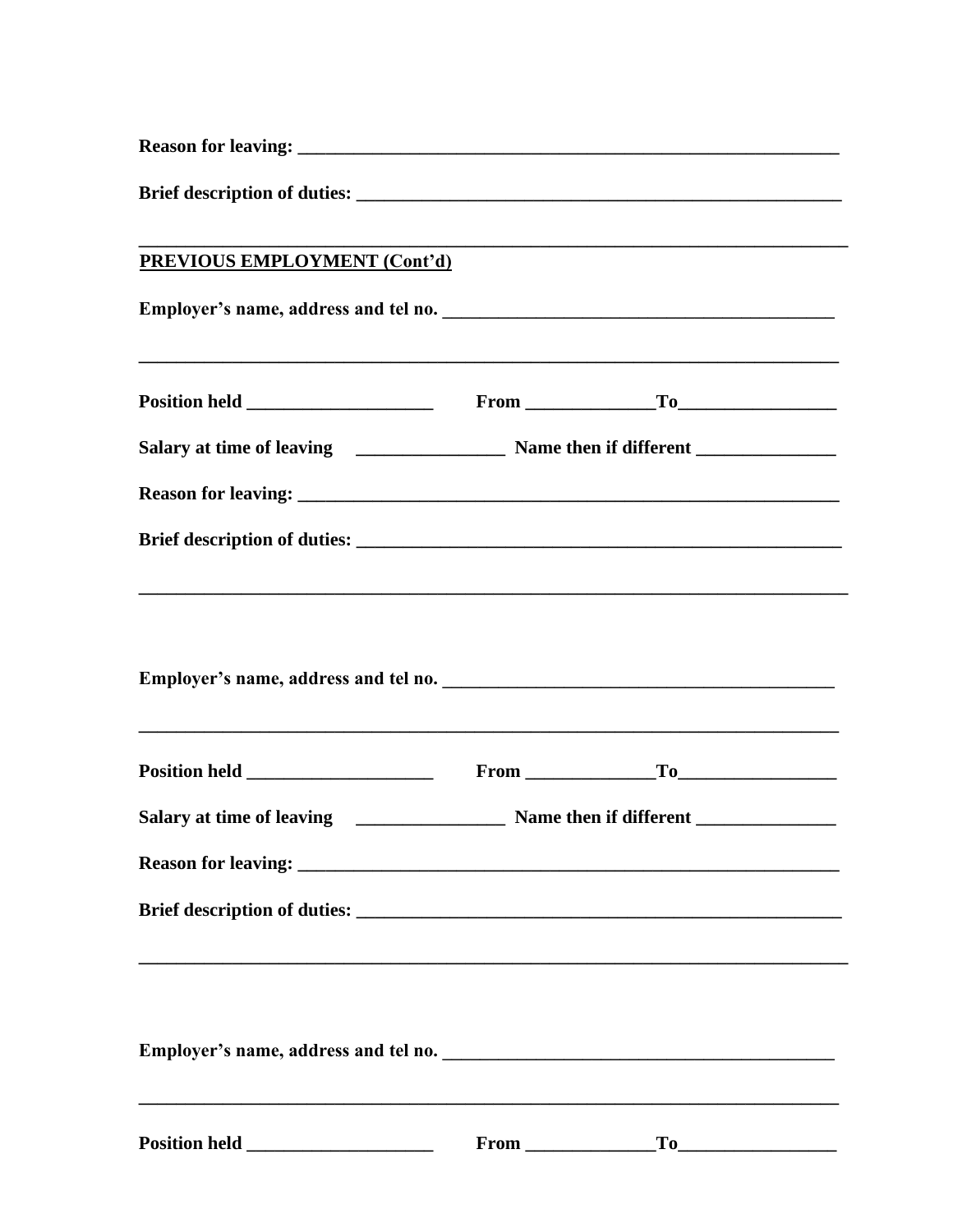| Salary at time of leaving           | Name then if different |
|-------------------------------------|------------------------|
| <b>Reason for leaving:</b>          |                        |
| <b>Brief description of duties:</b> |                        |

**\_\_\_\_\_\_\_\_\_\_\_\_\_\_\_\_\_\_\_\_\_\_\_\_\_\_\_\_\_\_\_\_\_\_\_\_\_\_\_\_\_\_\_\_\_\_\_\_\_\_\_\_\_\_\_\_\_\_\_\_\_\_\_\_\_\_\_\_\_\_\_\_\_\_\_\_** 

#### **BREAKS IN EMPLOYMENT**

| Date from | Date to | <b>Reason</b> |
|-----------|---------|---------------|
|           |         |               |
|           |         |               |
|           |         |               |
|           |         |               |
|           |         |               |
|           |         |               |
|           |         |               |
|           |         |               |

#### **EDUCATIONAL/PROFESSIONAL & VOCATIONAL QUALIFICATIONS**

| Date from | Date to | School, college/university | Major subjects studied,<br>Exams taken & results |
|-----------|---------|----------------------------|--------------------------------------------------|
|           |         |                            |                                                  |
|           |         |                            |                                                  |
|           |         |                            |                                                  |
|           |         |                            |                                                  |

#### **MEMBERSHIP OF PROFESSIONAL BODIES**

| Name of body | Date obtained   Membership status/level | <b>Membership</b><br>number |
|--------------|-----------------------------------------|-----------------------------|
|              |                                         |                             |
|              |                                         |                             |

### **ARE YOU STUDYING AT PRESENT? – if so please give details:**

| Subject |  | Where studied   Qualification expected | When do you expect to complete |
|---------|--|----------------------------------------|--------------------------------|
|---------|--|----------------------------------------|--------------------------------|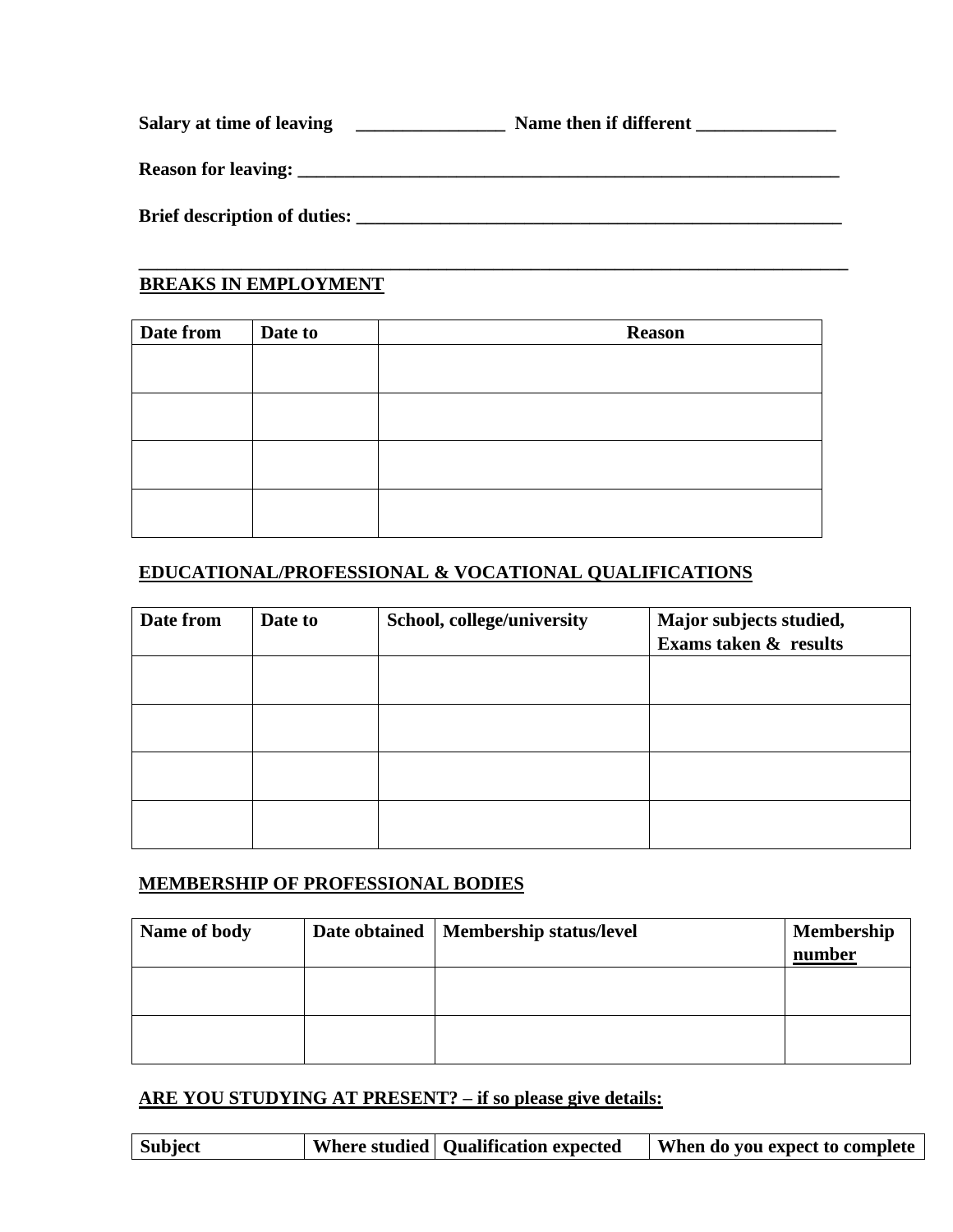#### **EXPERIENCE**

**Please state how your experience matches the requirements of this vacancy. Use the job description and person specification as a guide. Attach a continuation sheet if necessary. (A curriculum vitae is not acceptable)** 

#### **CRIMINAL RECORDS AND EMPLOYMENT**

**Have you been convicted of any criminal offence (including driving offences) other than those regarded as spent under the Rehabilitation of Offenders Act 1974?** 

**If yes please give details\_\_\_\_\_\_\_\_\_\_\_\_\_\_\_\_\_\_\_\_\_\_\_\_\_\_\_\_\_\_\_\_\_\_\_\_\_\_\_\_\_\_\_\_\_\_\_\_\_\_\_\_\_\_\_\_\_\_\_\_** 

#### **RELATIONSHIP TO ELECTED MEMBERS OR EMPLOYEES OF THE COUNCIL**